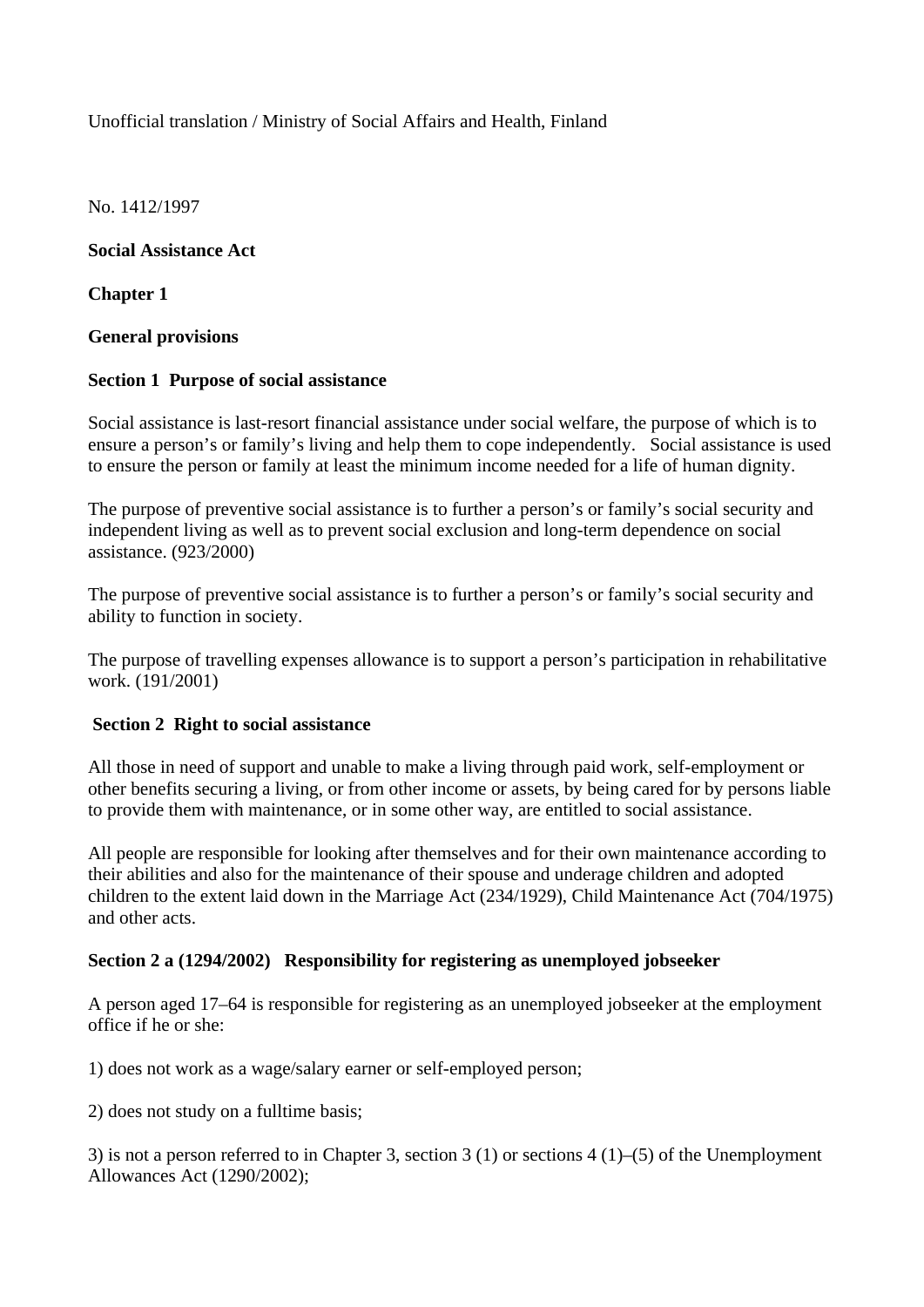4) is not prevented from accepting work because he or she is in institutional care or because of a disease diagnosed by a physician; or

5) is not prevented from accepting work for acceptable reasons comparable to those referred to above.

If the applicant for social assistance does not register as a jobseeker at the employment office, the basic amount of social assistance can be reduced in regard to him or her as laid down in section 10 of this Act.

# **Section 3 Family**

In this Act 'family' is used to mean parents, a parent's minor children or adopted children, married couples, and men and women living in circumstances similar to marriage who live in a common household.

When social assistance is granted, all the members of the family are considered recipients of social assistance as of the payment date. Social assistance is considered to be divided among the recipients in equal shares unless circumstances indicate otherwise.

# **Section 4 Implementation**

In municipalities, the functions laid down in this Act shall be carried out by the multi-member body referred to in section 6 of the Social Welfare Act (710/1982), appointed by the municipality concerned.

# **Section 5 Central government transfer to local government**

The Act on Planning and Government Grants for Social Welfare and Health Care (733/1992) applies to operations organised my municipal authorities under this Act, unless otherwise provided by law.

## **Section 5a (1218/2005) Central government transfer for the expenditure on basic social assistance**

Municipalities are paid central government transfer for financing the basic social assistance referred to in section 7. The amount of the government transfer is 50 per cent of the municipality's expenditure on basic social assistance. The region referred to in the Act on the Regional Self-Government Experiment in Kainuu Region (343/2003) is considered comparable to a municipality.

In matters regarding central government transfer to local government the State Provincial Offices function as the government aid authority.

## **Section 5b (1218/2005) Confirmation, payment and review of advance payments of government transfer**

The State Provincial Offices shall confirm, without application, the amount of the advance payments payable to the municipalities each budget year by 10 January at the latest.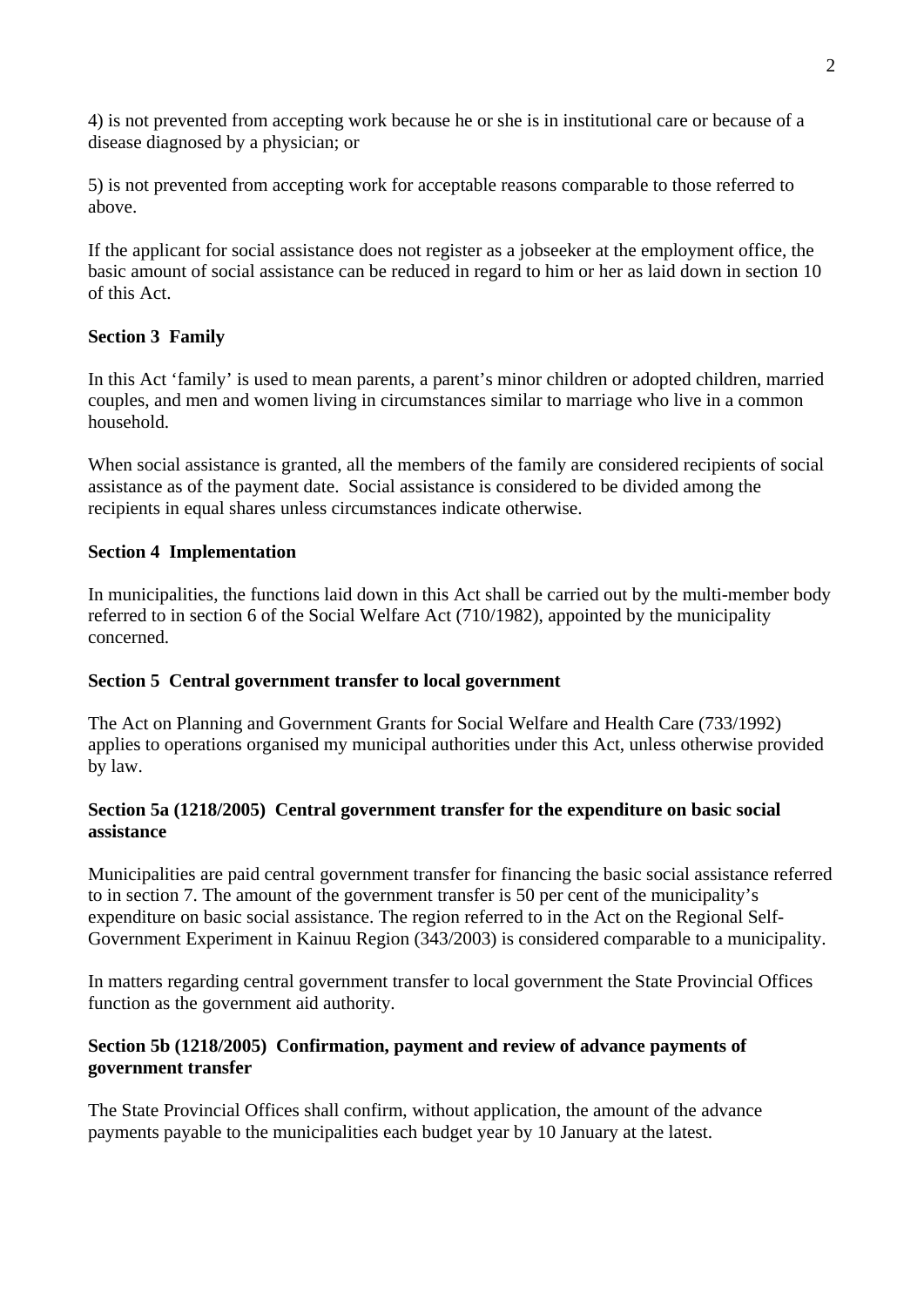The amount of the advance payment is determined on the basis of the actual expenditure on basic social assistance in the year that began two years prior to the budget year. The monthly advance payment is 50 per cent of one twelfth of the expenditure referred to.

The advance payments are paid to the municipality in equal instalments on the  $11<sup>th</sup>$  day of each month at the latest. The advance payments are paid in integer euro.

For adjustment of the advance payments the municipality shall furnish the State Provincial Office annually by 31 August at the latest with information on the expenditure on basic social assistance incurred by the end of June in the budget year, as well as an estimate of the expenditure on basic social assistance to be incurred from July to December. The State Provincial Office will adjust the advance payments for the rest of the year on the basis of the information given by the municipality, if the estimate of the expenditure on basic social assistance for the budget year differs by at least 5 per cent from the expenditure used in the calculation of the advance payments according to paragraph 2. The advance payments are adjusted from the beginning of October to the effect that the annual total amount of the advance payments corresponds to 50 per cent of the estimated expenditure on basic social assistance for the budget year. (1202/2007)

## **Section 5c (1218/2005) Confirmation of central government transfer to local government**

For determining the final government transfer for the expenditure on basic social assistance the municipality shall submit to the State Provincial Office a report on the actual expenditure on basic social assistance at the latest by 30 April in the year following the budget year (*report on government transfer*). The expenditure is reported in the amount from which the instalments for basic social assistance collected through the reclaim of social assistance in the budget year have been deducted.

On the basis of the report on government transfer submitted by the municipality the State Provincial Office shall make a decision on the final government transfer to be paid for the expenditure on basic social assistance at the latest after three months have passed from receipt of the report.

When submitting the report on central government transfer the social assistance wholly covered by the state under the Act on Integration of Immigrants and Reception of Asylum Seekers (493/1999) is not included in the expenditure on basic social assistance.

#### **Section 5d (1218/2005) Payment of the final instalment and reclaim of government transfer**

The final instalment of the government transfer payable to a municipality is paid at the latest when one month has passed from the confirmation of the final government transfer. In case the payment of the final instalment is delayed, an annual interest on overdue payments in accordance with the interest rate referred to in section 4 (1) of the Interest Act (633/1982) shall be paid on it.

If a municipality has received too much government transfer, the excess will be reclaimed to the state by deducting it from the advance payment payable to the municipality later.

Notwithstanding what is provided in paragraph 2 the State Provincial Office may oblige the municipality to refund the excess amount of government transfer if it is considerable. If the amount to be refunded is not paid by the due date set by the State Provincial Office, an annual interest on overdue payments shall be paid on it in accordance with the interest rate referred to in section 4 (1) of the Interest Act.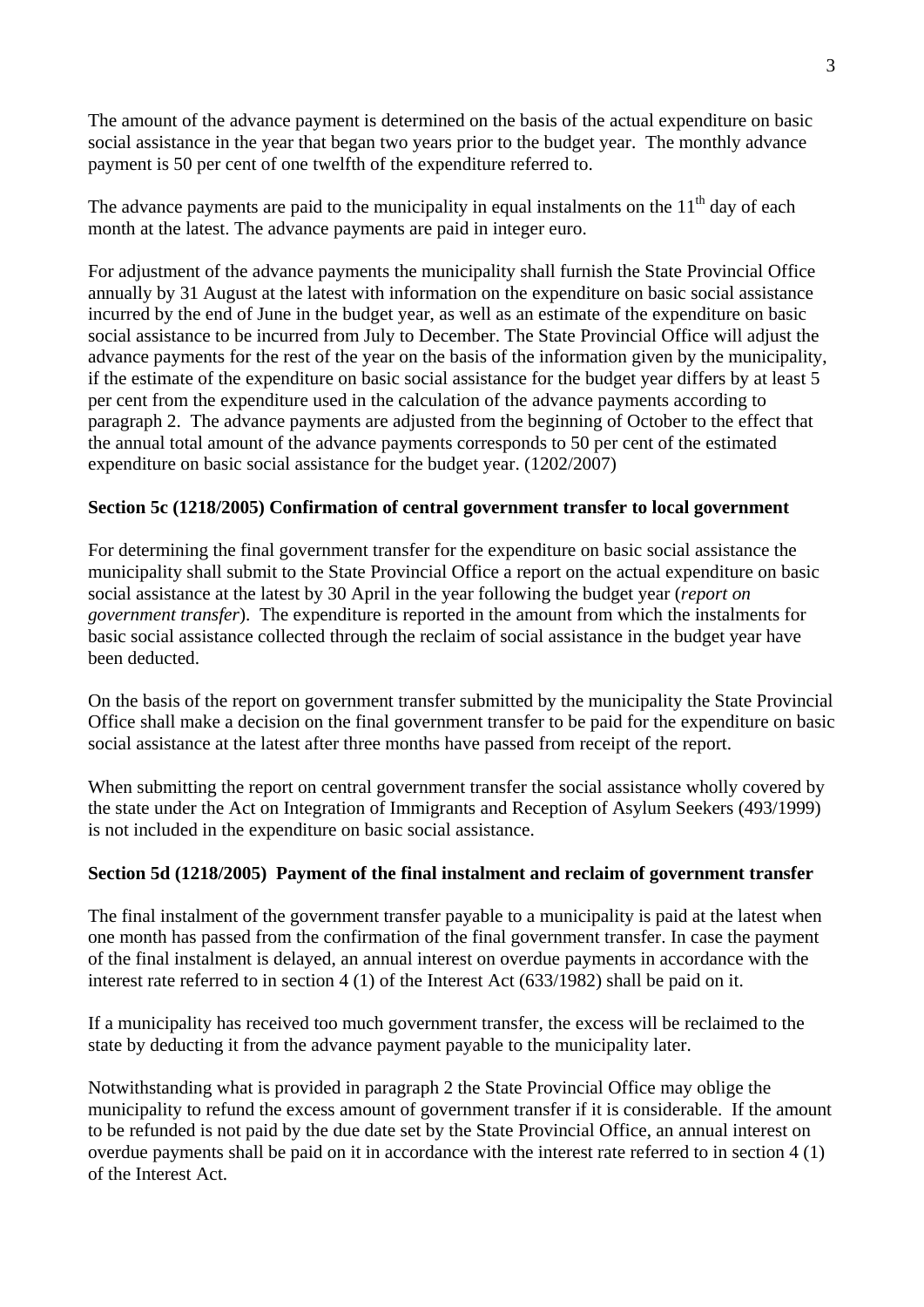If the final government transfer differs less than EUR 10 from the government transfer paid in advance, the difference is neither paid nor reclaimed.

# **Chapter 2**

#### **Structure and size of social assistance**

## **Section 6 (1218/2005) Specification of social assistance**

The amount of social assistance is the difference between the expenses and the disposable income and assets specified under this Act. The income and assets are taken into account first when granting the basic social assistance referred to in section 7.

## **Section 7 (1218/2005) Basic social assistance**

When basic social assistance is granted, the expenses to be covered by the basic amount and other basic expenses are taken into account as provided below.

## **Section 7a (1218/2005) The basic amount**

The expenses to be covered by the basic amount include food, clothing and minor health care costs, expenses on personal hygiene and cleanliness of the home, use of local transport, subscribing to a newspaper, a TV licence, use of a telephone, hobby and recreational pursuits, and comparable everyday living expenses of the person and family.

*Paragraph 2 was repealed by Act 64/2006.*

# **Section 7b (1218/2005) Other basic expenses**

In addition to the expenses to be covered by the basic amount, the following expenses are taken into account, to the extent appropriate, as other basic expenses:

1) housing costs referred to in section 6 of the Housing Allowances Act (408/1975); (64/2006)

- 2) expenses on household electricity;
- 3) home insurance premiums; and
- 4) health care costs higher than minor costs.

#### **Section 7c ( 1218/2005) Supplementary social assistance**

When supplementary social assistance is granted, the following special expenses are taken into account to the extent appropriate:

1) costs of child day care;

2) expenses related to housing other than those referred to in section 7b; and (64/2006)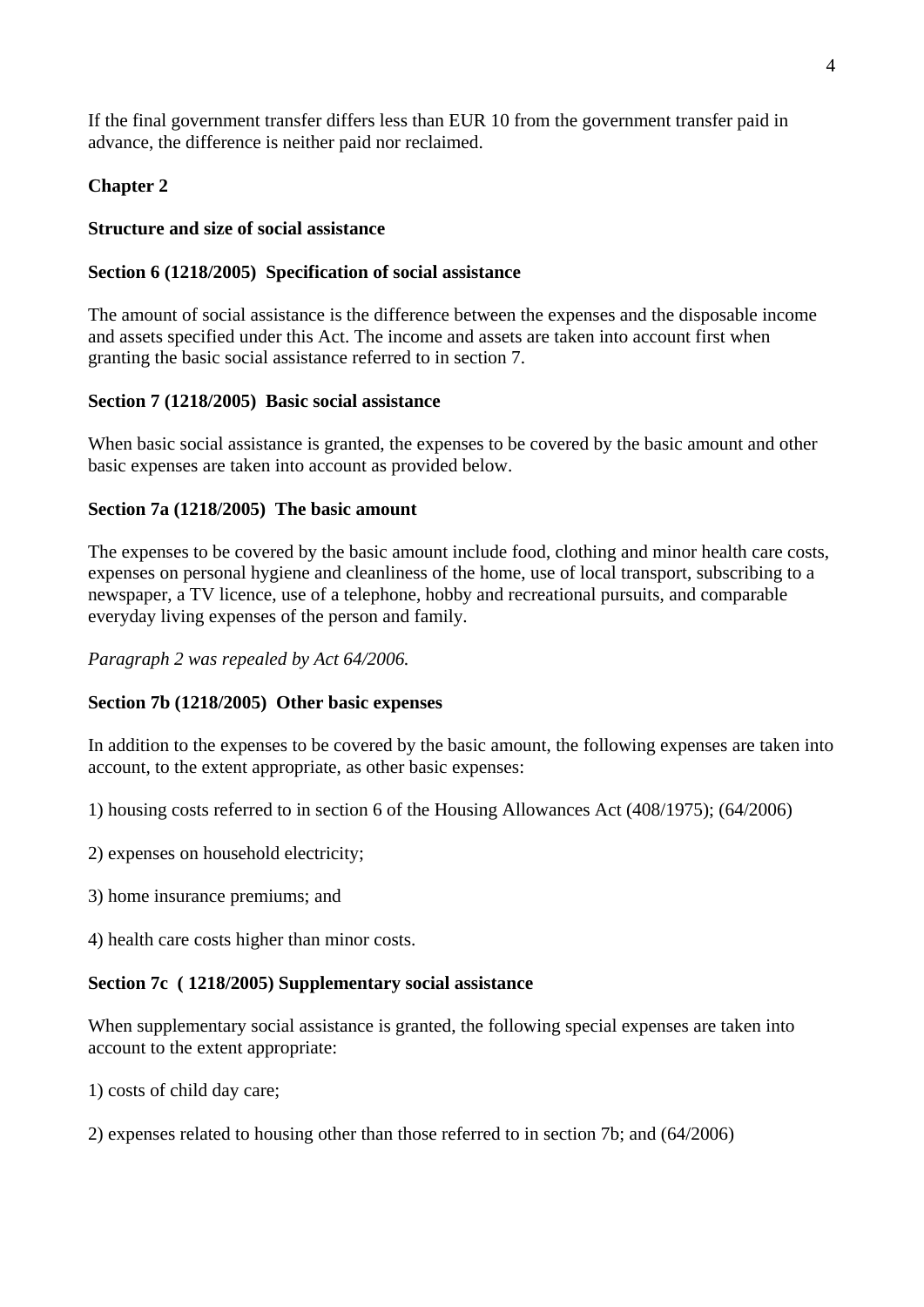3) expenses arising from special needs or circumstances of a person or family that are considered necessary for ensuring their living or for promoting their independent living.

As special needs or circumstances of a person or family can be considered for instance long-term receipt of social assistance, long-term or serious illness, and special needs related to children's leisure activities and hobbies.

*Paragraph 3 was repealed by Act 64/2006.*

# **Section 8 Deduction of certain expenses**

Insofar as expenses are compensated or an equivalent benefit is obtained on some other grounds, they shall not be considered to qualify for social assistance.

## **Section 9 Size of the basic amount**

The basic amount of social assistance per month is:

1) for persons living alone and single parents EUR 361.86; (583/2007)

2) for persons over 18 other than those referred to in subparagraph 1, 85 per cent of the basic amount referred to in subparagraph 1, unless otherwise provided in subparagraph 3;

3) for persons over 18 living with their parents, 73 per cent of the basic amount referred to in subparagraph 1;

4) for children aged 10–17 years, 70 per cent of the basic amount referred to in subparagraph 1; and

5) for children aged under 10 years, 63 per cent of the basic amount referred to in subparagraph 1.

A parent living with a child over 18 and not married, or living in circumstances similar to marriage as referred to in section 3 (1) of this Act, qualifies for the basic amount referred to in paragraph 1 (1).

If there are more than one children as referred to in paragraph 1 (4) and (5) in the family, the basic amount is 5 percentage points lower than provided in paragraph 1 for the second child and 10 percentage points lower for the third and every subsequent child.

*Paragraph 4 was repealed by Act 1218/2005.* 

# **Section 9a (1218/2005) Review of the basic amount**

The amounts of the basic amount of social assistance are adjusted as provided in the National Pension Index Act (456/2001).

The amounts of the basic amounts laid down in section 9 correspond to the figure of the national pension index according to which the amount of the national pensions payable in January 2001 was calculated.

# **Section 10 Reduced basic amount**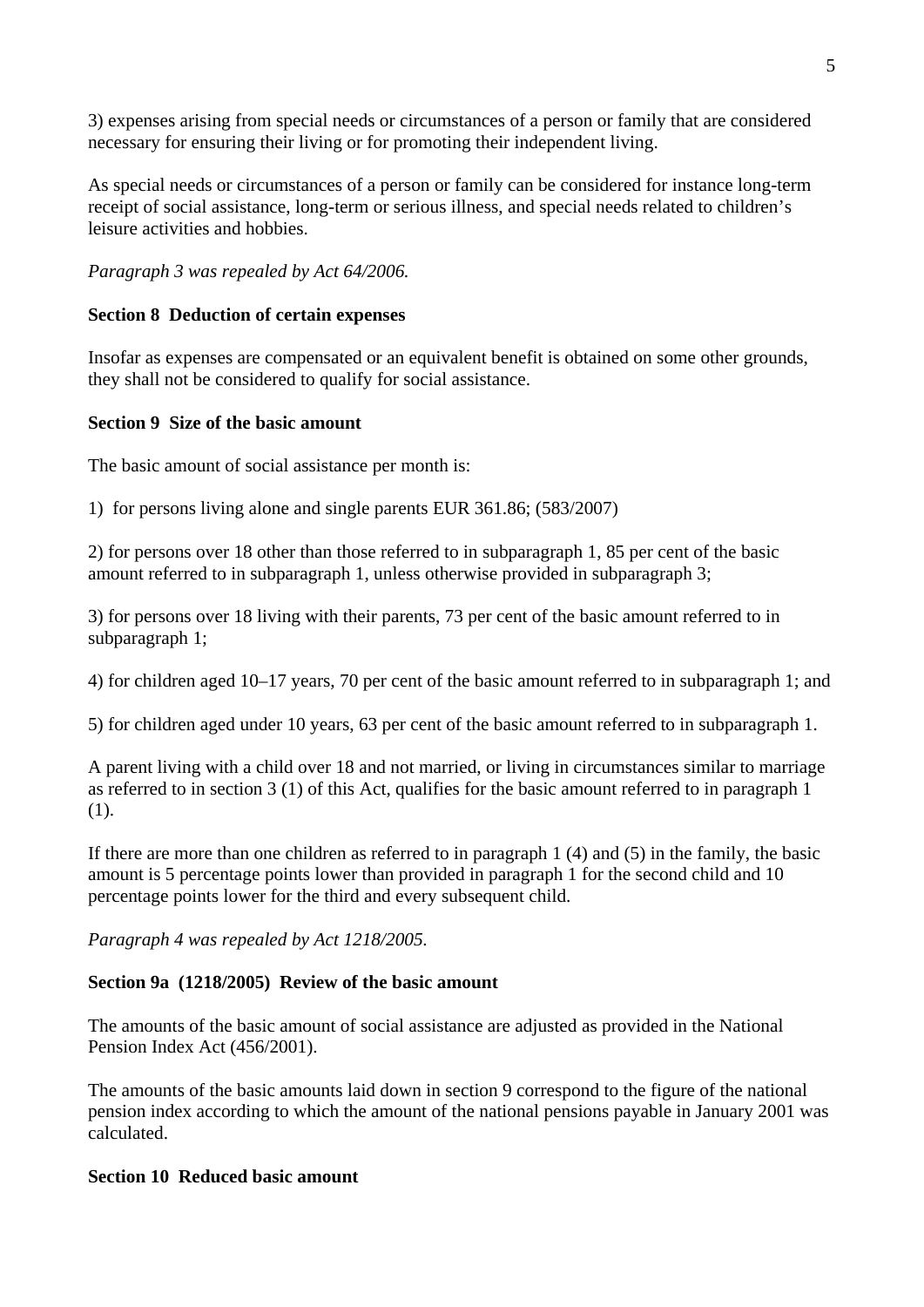The size of the basic amount can be reduced by up to 20 per cent in regard to a person whose need for social assistance is due to the fact that:

1) the person has without justifiable cause refused a job specifically and demonstrably offered or an employment measure that would secure a living for a reasonably long period, or if the person has through negligence acted in such as way that work or an employment measure could not be offered;

2) an immigrant referred to in the Act on Integration of Immigrants and Reception of Asylum Seekers (493/1999) has without justifiable cause refused the drawing up of an integration plan or refused to take part in the employment promoting measures agreed on individually in the integration plan, or if the immigrant has through negligence acted in such as way that an integration plan could not be drawn up;

3) a person referred to in section 3 of the Act on Rehabilitative Work (189/2001) has refused to take part in drawing up an activation plan; or

4) a person referred to in section 3 (1) of the Act on Rehabilitative Work has without justifiable cause, as referred to in Chapter 8, section 7, of the Unemployment Allowances Act, refused to participate in rehabilitative work or interrupted or, for a reason attributable to the person him/herself, had to interrupt participation in rehabilitative work.

## (1294/2002)

When the basic amount is reduced, a plan on action to promote the client's independent living shall always be drawn up, if possible with the applicant for social assistance and, if necessary, jointly with the employment authorities and other authorities.

The basic amount can be reduced more than is laid down in paragraph 1, but no more than a total of 40 per cent:

1) if it can be judged from the repeated action of the person referred to in paragraph 1 that he or she does not want to accept work or participate in the measures referred to in the Act on Public Employment Service (1295/2002), the Act on Integration of Immigrants and Reception of Asylum Seekers or the Act on Rehabilitative Work; or

2) if a person, after the basic amount of social assistance for him or her has been reduced as referred to in paragraph 1, without justifiable cause refuses an employment measure, or if he or she acts in such as way that no employment measure can be offered, and also, without justifiable cause, refuses a planned action to promote functional capacity as referred to in paragraph 2.

#### (1294/2002)

The reduction referred to in paragraphs 1 and 3 can only be made if it will not endanger a living essential in providing security needed for a life of human dignity and cannot otherwise be considered unreasonable. The reduction cannot last more than two months at a time from the refusal or negligence concerned.

#### **Section 10a (1294/2002) Premium grant and travelling expenses allowance**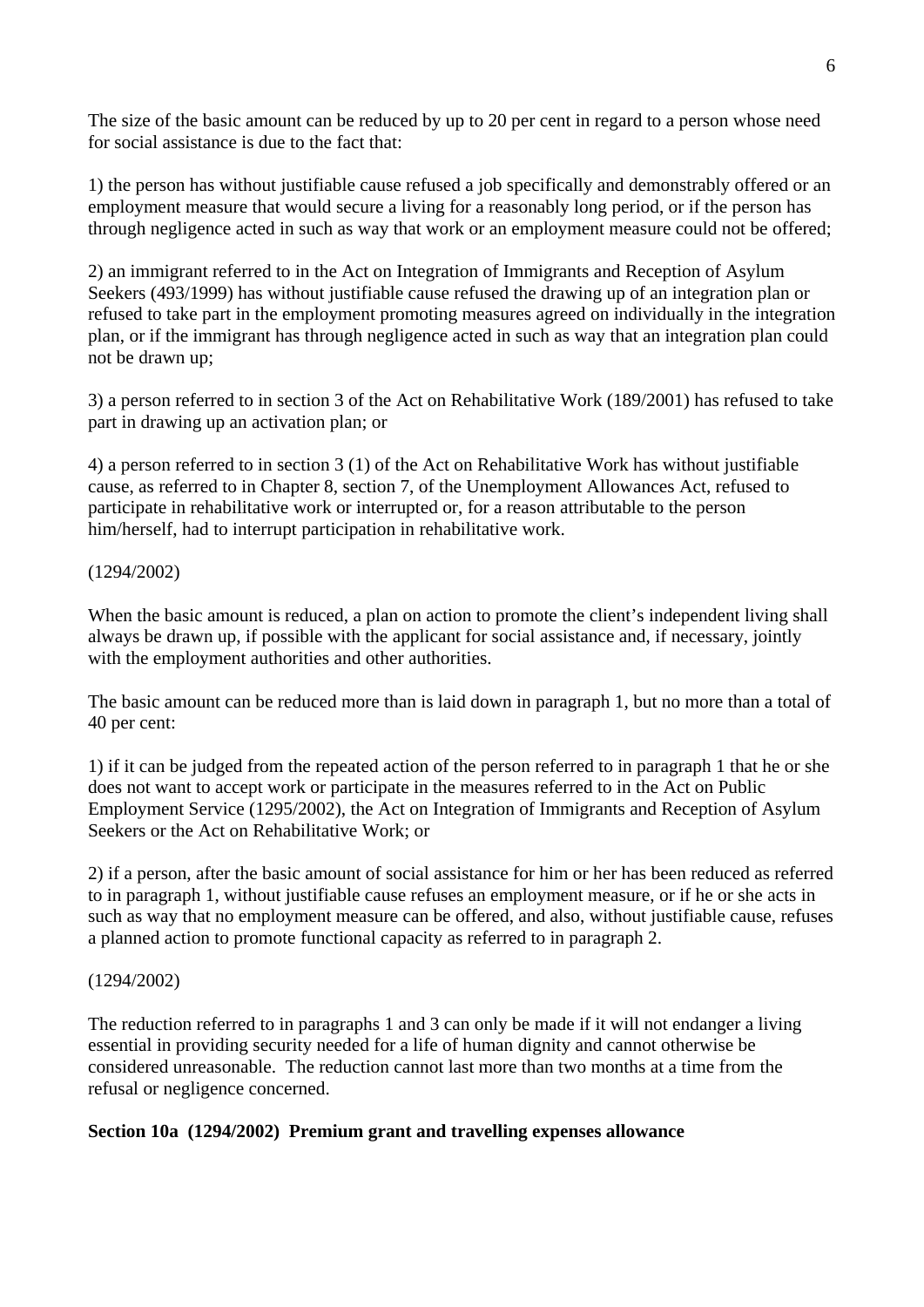According to the Act on Rehabilitative Work, social assistance recipients participating in rehabilitative work are paid a premium grant equivalent to the maintenance allowance referred to in Chapter 10, section 3 (1), in the Act on the Public Employment Service per day of participation. An increased premium grant is paid in accordance with what is provided regarding the amount of and the conditions for granting a maintenance allowance payable to students participating in adult education in Chapter 10, section 3 (2), of the Act on the Public Employment Service. A premium grant is not however paid for those days for which the person receives the maintenance allowance referred to in Chapter 7, section 8, of the Unemployment Allowances Act.

Persons taking part in rehabilitative work are paid, in addition, social assistance in the form of travel expenses allowance for the travel expenses incurred through participation in rehabilitative work according to the cheapest way of travelling.

# **Section 11 Income to be taken into account**

The disposable income of the person or the family members shall be taken into account as income.

However, the following income shall not be taken into account:

1) earned income and financial assistance considered insignificant;

2) the regular income of a child under 18 in so far as this exceeds the income to be taken into account under sections 7 and 7c in the child's case; (1218/2005)

3) income in so far as it represents travel expenses and other expenses related to a job or work;

4) maternity allowance under the Maternity Allowance Act (477/1993) and benefits under the Act on Disability Benefits (570/2007); (583/2007)

5) the maintenance allowance referred to in the Unemployment Allowances Act and the Act on the Public Employment Service and the maintenance allowance referred to in the Act on the Rehabilitation Benefits and Rehabilitation Allowance Granted by the Social Insurance Institution (566/2005); and neither (583/2007)

6) the compensation and income referred to in section 8. (49/2005)

In addition to what is provided in paragraph 2, a minimum of 20 per cent of the person's earned income, but no more than EUR 150 per month, is not taken into account as income. (49/2005)

Paragraph 3 added by Act 49/2005 is in force on a temporary basis until 31 December 2009. (710/2008)

#### **Section 12 Assets to be taken into account**

Disposable assets of the person or the family members at the time social assistance is granted shall be taken into account as assets.

However, the following assets shall not be taken into account:

1) the regular home used by the person or family and the necessary home movables;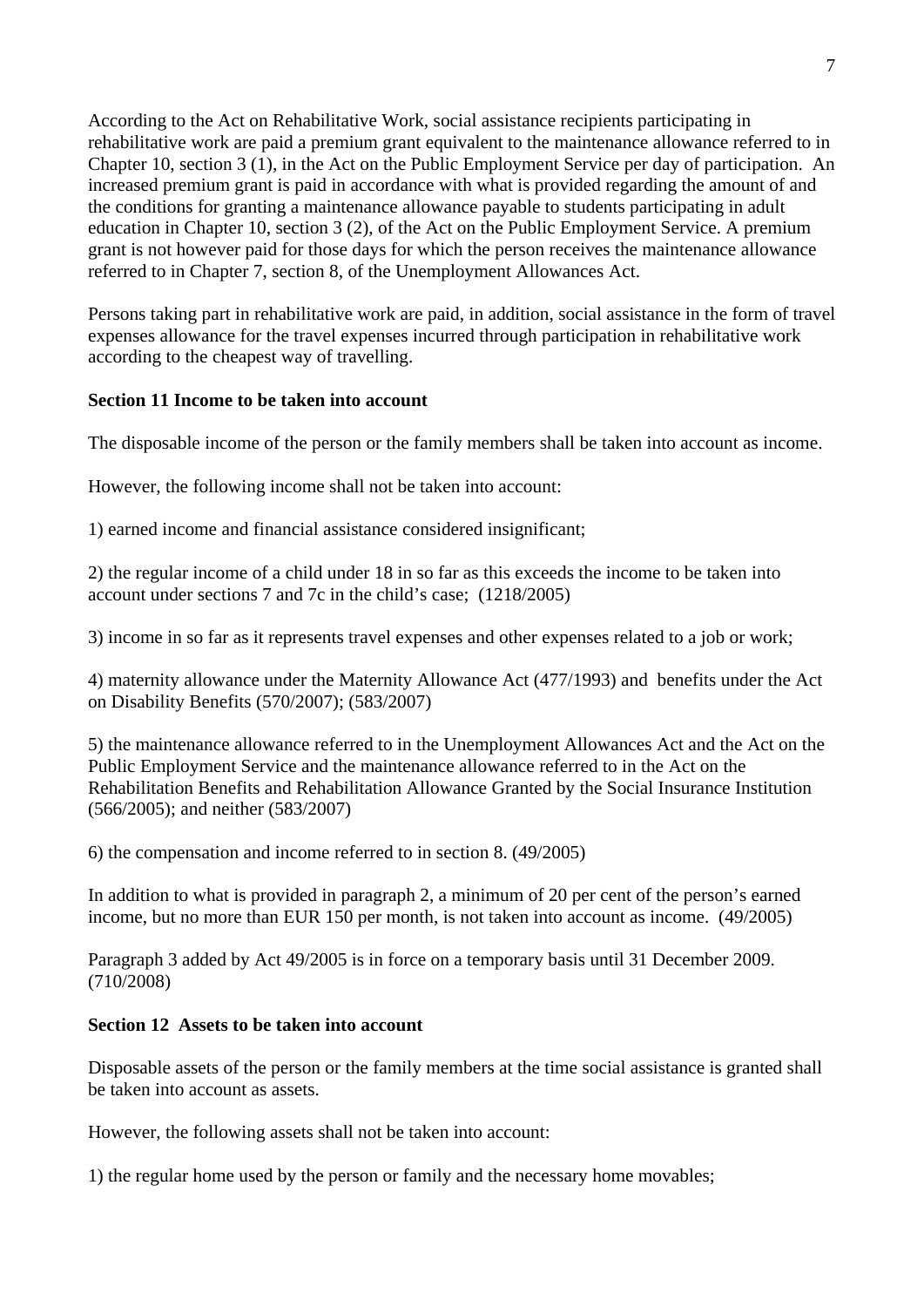2) necessary equipment for working and studying;

3) the assets of a child under 18 in so far as they exceed the expenses to be taken into account under sections 7 and 7c in the child's case; or (1218/2005)

4) other assets considered to be necessary to ensure a continuous living.

## **Section 13 (923/2000) Preventive social assistance**

Municipalities grant preventive social assistance to achieve the objectives referred to in section 1 (2) and decide on the grounds.

Preventive social assistance can be granted for instance for measures to support the activation of the assistance recipient, to secure housing, to alleviate difficulties as a result of over-indebtedness or a sudden deterioration of the financial situation and for other purposes to promote the recipient's independent living.

# **Chapter 3**

## **Procedure in social assistance matters**

## **Section 14 Application for and grant of social assistance**

Social assistance is granted on application by the body in the municipality where the person or family lives regularly.

If a person or family lives more than occasionally in more than one municipality, social assistance is granted by the body in the municipality where the person or family incurs living expenses.

If the need for support is urgent, social assistance is granted by the body in the municipality where the family or person is living when the application is submitted.

*Paragraph 4 was repealed by Act 1202/2007.*

#### **Section 14a (1202/2007) Processing of social assistance matters**

Social assistance matters shall be processed in municipalities so that the clients' right to the necessary living and care is not endangered. In an urgent case the decision shall be made, based on the information available, on the same weekday as the application is received or at the latest on the weekday following that day. In non-urgent cases the decision shall be made without delay, but at the latest on the seventh weekday from receipt of the application. A decision on granting social assistance shall be executed without delay.

Notwithstanding what is provided in paragraph 1, a decision on an application that concerns the month following the date of application shall be made and executed on the first weekday of the said month at the latest, if more than seven weekdays have then passed from receipt of the application. If the application applies to a later period than the month following the date of application, the decision shall be made and executed at the latest on the first weekday of the period referred to in the application.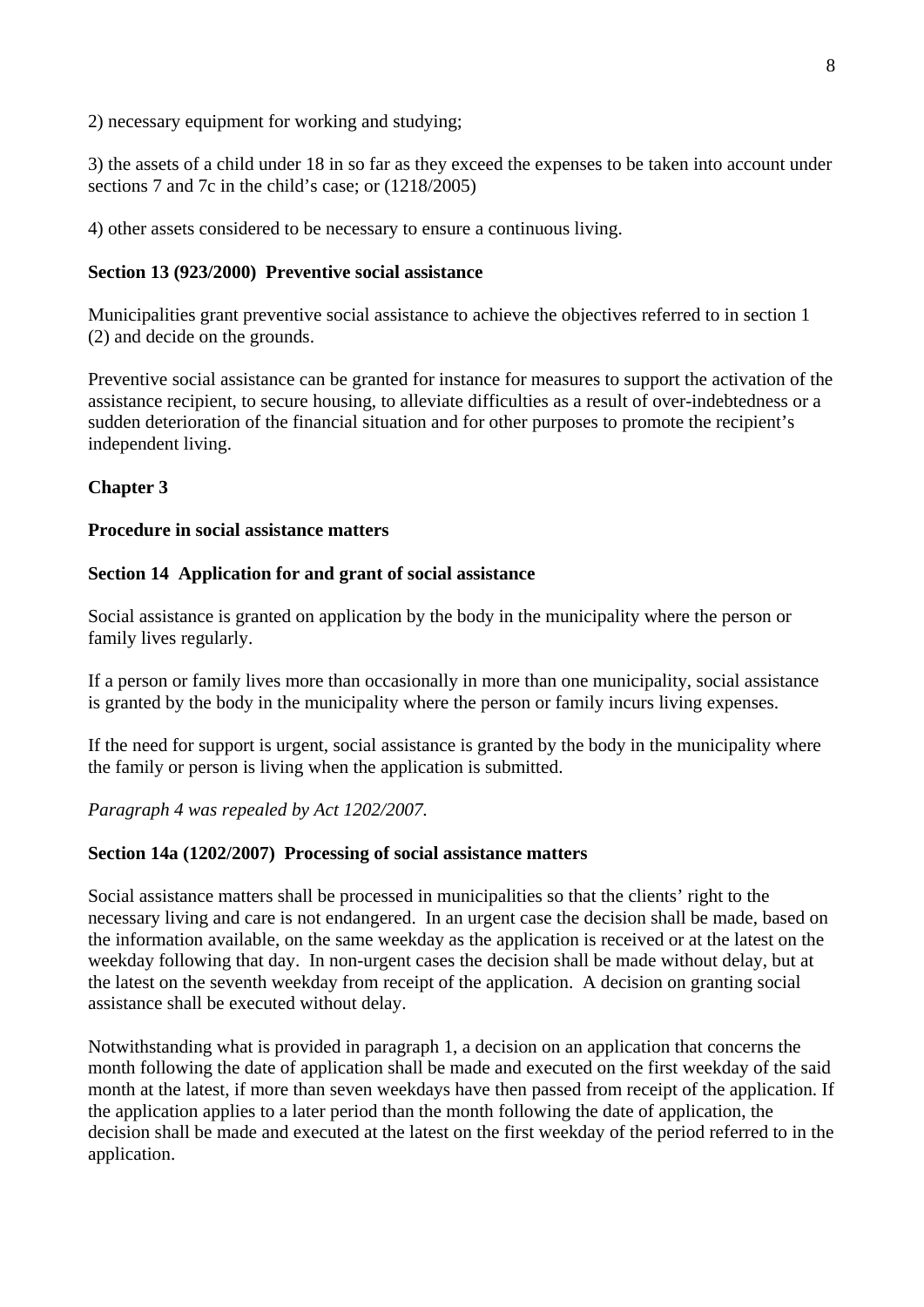If the application is deficient, the client shall be given or sent, on the seventh weekday from receipt of the application at the latest, a specified admonition to supplement the application within a prescribed period of time. The decision on social assistance shall be given without delay, but at the latest on the seventh weekday from receipt of the supplemented application. If the client has not supplemented the application within the prescribed period or given an acceptable cause for delay, the decision is made without delay based on the information available, but at the latest on the seventh weekday from the expiry of the prescribed period. By the client's consent the decision can be made on the basis of the information available before the expiry of the prescribed period.

Social assistance clients shall be provided an opportunity to discuss personally with the social worker or social advisor at the latest on the seventh weekday following the day when the client asked for it.

# **Section 15 Period for which social assistance is specified**

Social assistance is specified by the month. If necessary, it can be granted and paid for a period shorter or longer than a month.

When the expenses referred to in sections 7 and 7c and the income and assets referred to in sections 11 and 12 are calculated as grounds for social assistance, expenses, income and assets are taken into account over the period for which the social assistance is specified. Income can, however, be divided into instalments to be taken into consideration during several social assistance periods if this is reasonable because of the grounds for receipt or the purpose of the income, or because it constitutes a single sum. (1218/2005)

Earned income that was not known when the decision on social assistance was made can be taken into account afterwards if social assistance is applied for during the first two calendar months following the decision, unless it can be regarded unreasonable. When social assistance is granted the applicant shall be informed about the possibility to take the income concerned into consideration retroactively. (49/2005).

If special causes exist, social assistance or a part of it can be granted retroactively to pay proven expenses entitling the applicant to social assistance.

# **Section 16 Payment of social assistance**

Social assistance is paid to the applicants for use in supporting them and their families.

If special cause exists, social assistance can be paid to a member of the applicant's family or to a person caring for the recipient for use in maintaining the recipient, or used otherwise to pay the person's living expenses.

#### **Section 17 Duty to provide information and make notification**

Applicants for social assistance, their family members and those liable to maintain them, and if necessary their providers and guardians, shall provide the body with all essential information affecting social assistance. Correspondingly, provisions of sections 11–13 of the Act on the Status and Rights of Social Welfare Clients (812/2000) apply to the provision of information. (49/2005)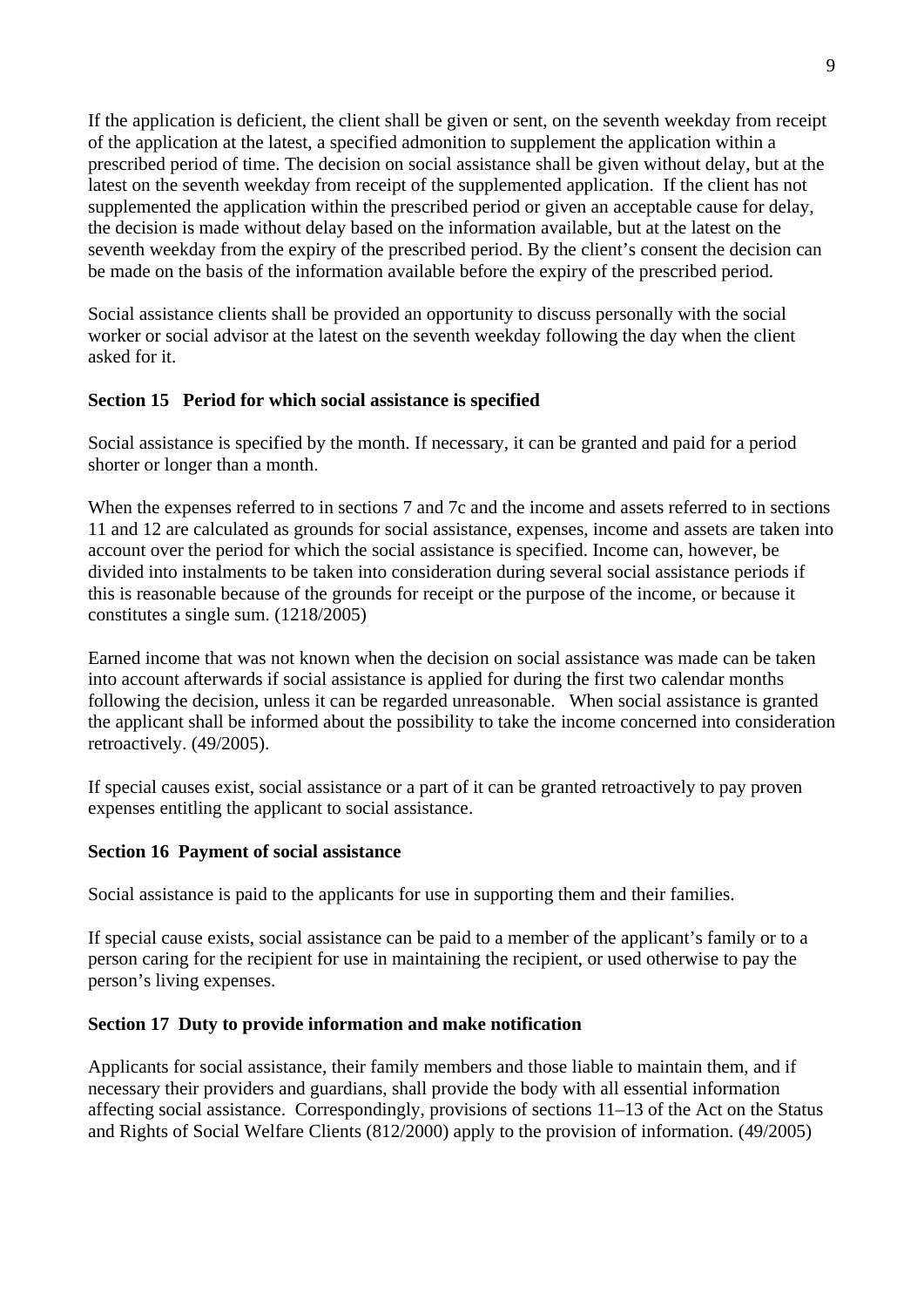Recipients of social assistance shall immediately inform the body of any changes in the information referred to in paragraph 1.

If necessary, the persons referred to in paragraph 1 shall be given an opportunity to submit evidence of a separate household.

# **Section 18 Review of social assistance**

Social assistance shall be reviewed if changes take place in the circumstances of the person or family or in their need for support.

# **Chapter 4**

## **Reclaim of social assistance**

# **Section 19 Prohibition on reclaim**

Social assistance cannot be reclaimed unless provided otherwise in this Chapter.

## **Section 20 Grounds for reclaim**

When it decides to grant social assistance, the body can at the same time order the support or part of it to be reclaimed:

1) from the recipient, if he or she has income or assets or the right to benefit ensuring a living but was not in control of said income, assets or benefit or was unable to use them for some other reason when the support was granted:

2) from the recipient, of he or she has deliberately neglected the duty to make an independent living;

3) from the recipient, if grant of support was caused by participation in a strike, though only in respect of the support granted to the person taking part in the strike; and

4) a person liable to maintain the recipient if said person deliberately neglected the duty to do so.

 If the support was granted based on incorrect information that was deliberately given, or on deliberate neglect of the notification duty laid down in section 17, the municipality can reclaim the support from the person who provided the information or neglected the duty in so far as grant of the support was therefore based on incorrect information.

# **Section 21 Preconditions for and obstacles to reclaim**

The precondition for reclaim of social assistance is that, when the relevant decision is taken or later, the person liable for repayment is entitled to income or assets from which the repayment can be collected without endangering the person's living or that of someone that he or she cares for or is liable to care for.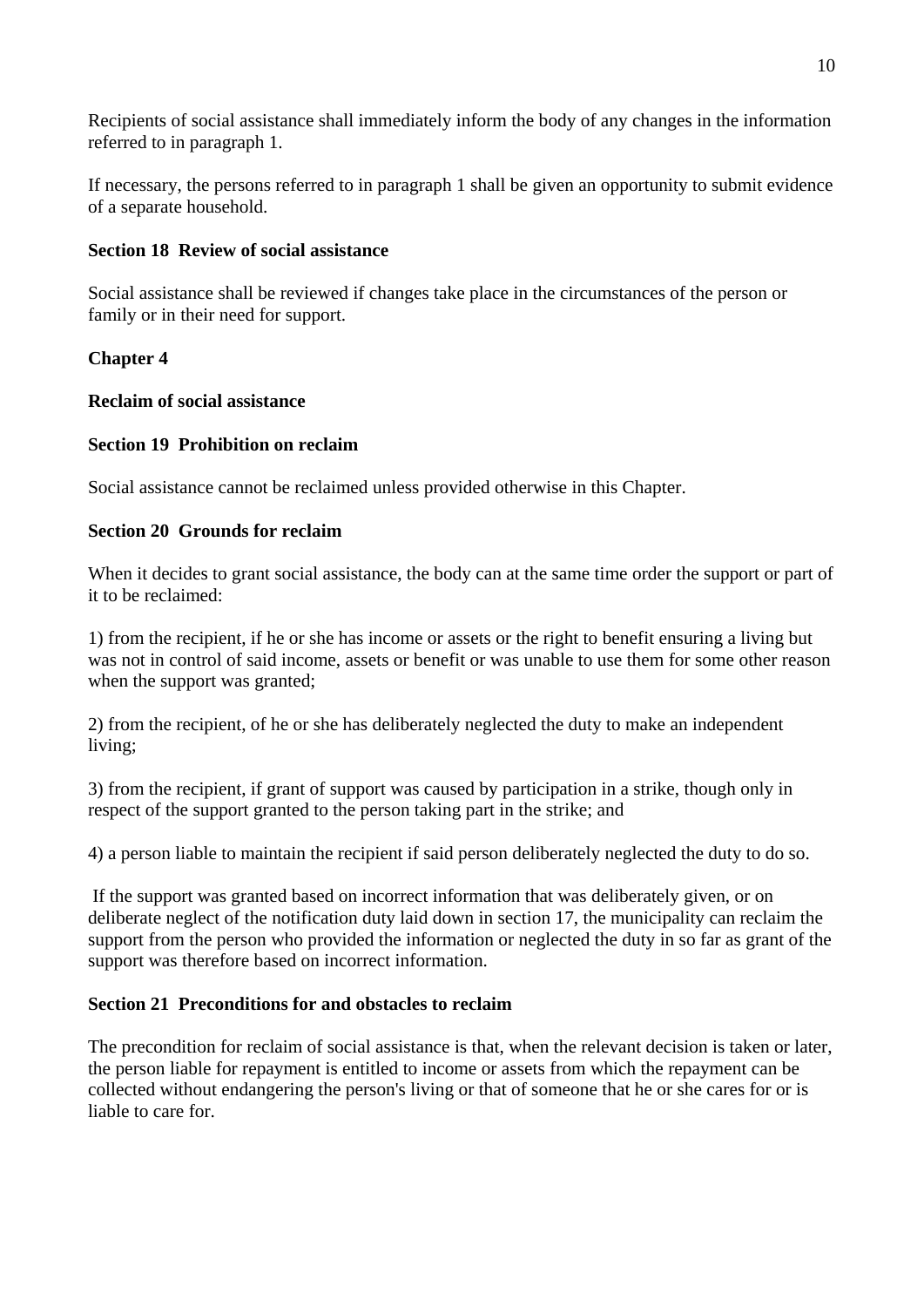The regular dwelling, necessary movables and necessary working equipment of persons liable for repayment cannot be sold at execution during their lifetime or otherwise used to recover social assistance.

Social assistance cannot be reclaimed from the assets referred to in paragraph 2 even after the death of the liable person if this would endanger the living of a person that he or she cared for or was liable to care for.

# **Section 22 Deciding on reclaim**

In the cases referred to in section 20 (1), applications for the reclaim of social assistance shall be submitted to the provincial administrative court within three years of the date on which the support was paid, and in the cases referred to in section 20 (2), within five years of said date.

A necessary explanation shall be appended to the application on the reasons for grant of the support and on the person liable for repayment and his/her ability to make the repayment.

If, when the support was granted, it was decided that it could only be reclaimed from the liable person's assets after death, the application to reclaim the support must be submitted within a year of said death.

# **Section 23 Reclaim from anticipated benefit**

If the social assistance was granted either wholly or in part as an advance against anticipated pension, maintenance, financial assistance or some other continuous or lump-sum income, compensation or receivables, the body can, notwithstanding provisions elsewhere in the law, recover and collect income, compensation and receivables due to the person concerned for the period during which social assistance was paid as an advance, and use them for reclaim of said support. The body shall immediately remit the assets remaining after reclaim of the social assistance to the recipient of support.

If the body has notified the payer of the income, compensation or receivable referred to in paragraph 1 at least two weeks before the payment date that the said income, compensation or receivable cannot be paid to the actual recipient, payment with legal effect can only be made to the body.

# **Chapter 5**

# **Miscellaneous provisions**

# **Section 24 Appeal**

The provisions of Chapter 7 of the Social Welfare Act apply to appeal in matters referred to in this Act.

Decisions of the State Provincial Office on confirmation or reclaim of government transfer under sections 5a–5 d may not be appealed. (952/2006).

If a municipality is dissatisfied with a decision concerning confirmation or reclaim of government transfer under sections 5a–5d it is entitled to submit a written claim for rectifying the decision to the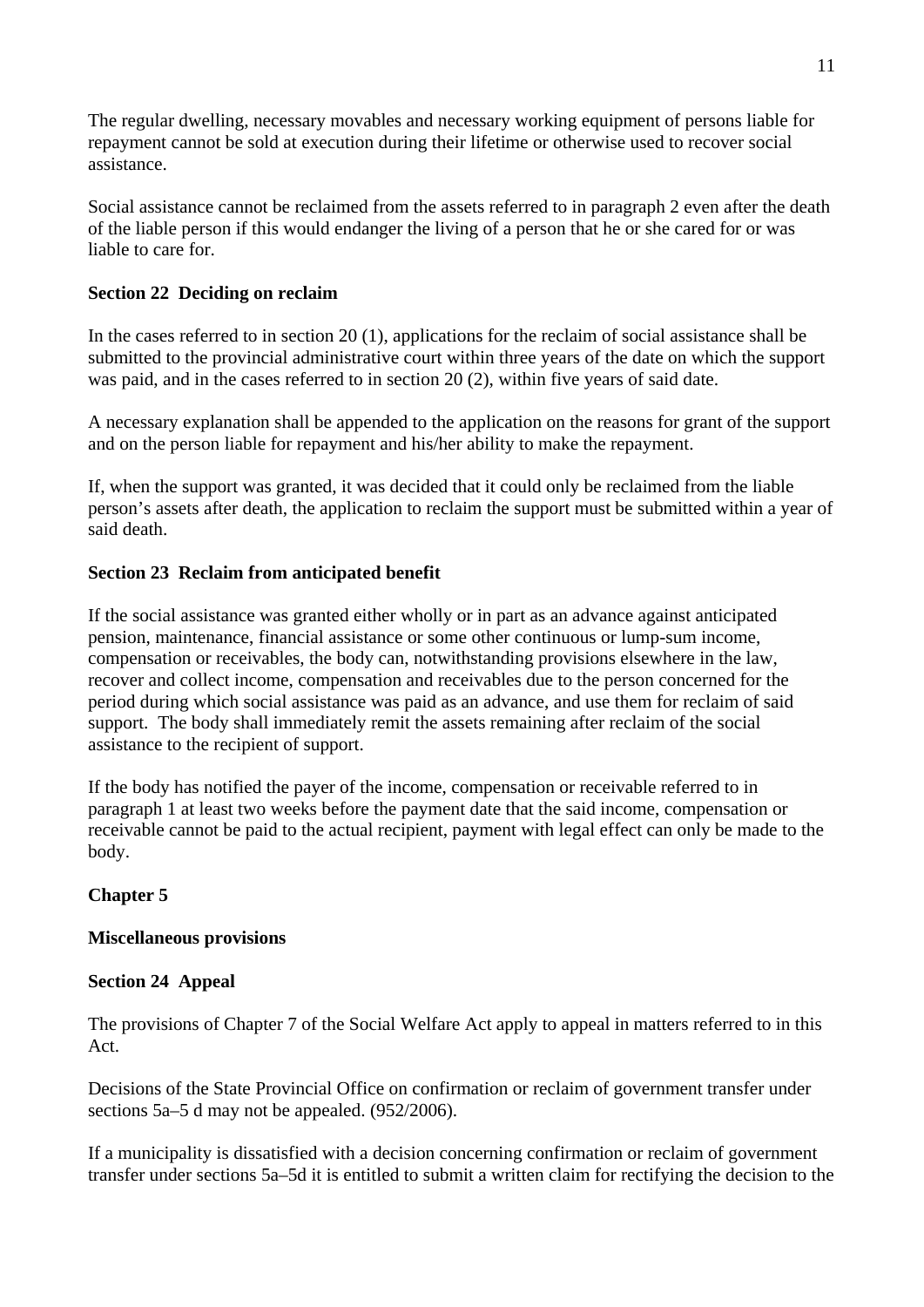State Provincial Office, within 30 days from being informed of the decision. Decisions issued on account of a claim for rectification may be appealed to the Supreme Administrative Court as laid down in the Administrative Judicial Procedure Act (586/1996). (1218/2005)

*Section 25 was repealed by Act 815/2000*.

# **Section 26 Prohibition on execution and assignment**

Social assistance cannot be levied in execution.

Any agreement to assign a right under this Act to another person is null and void.

# **Section 27 Further provisions**

Further provisions on the implementation of this Act will be issued by Decree, as necessary.

# **Section 28 Entry into force**

This Act enters into force on 1 March 1998.

This Act applies to decisions on social assistance made after its entry into force.

Measures necessary for the implementation of this Act may be undertaken before its entry into force.

# **Entry into force of amended provisions:**

#### **49/2005:**

This Act enters into force on 1 April 2005.

Section 11 (3) is in force until the end of 2008.

#### **1218/2005:**

This Act enters into force on 1 January 2006.

This Act repeals the Decree on Social Assistance of 30 January 1998 with amendments.

The Act applies to decisions on social assistance made after its entry into force.

Measures necessary for the implementation of this Act may be undertaken before the Act's entry into force.

Notwithstanding what is provided in section 5a, the advance payment of government transfer is based in 2006 on 90 per cent of the municipality's expenditure on social assistance in 2004 and in 2007 on 90 per cent of the expenditure on social assistance in 2005. The monthly advance payment of government transfer is 50 per cent of the twelfth part of the expenditure that it is based on.